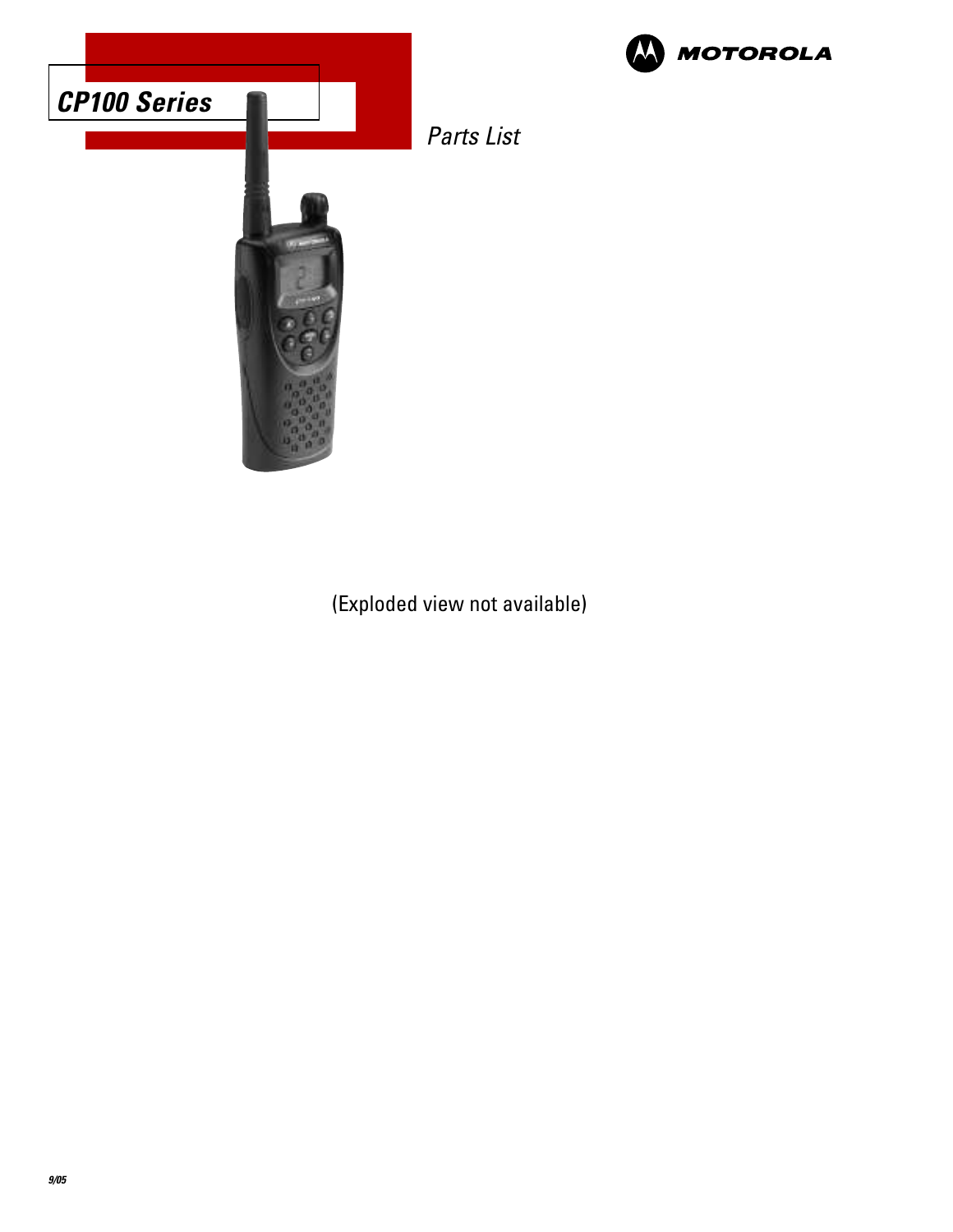|                            |             |  |                         | <b>MOTOROLA</b> |
|----------------------------|-------------|--|-------------------------|-----------------|
| <b>CP100 Series</b>        |             |  |                         |                 |
| Parts List                 |             |  |                         |                 |
| REF.<br>NO.<br>PART NO.    | DESCRIPTION |  | REF.<br>NO.<br>PART NO. | DESCRIPTION     |
|                            |             |  |                         |                 |
|                            |             |  |                         |                 |
|                            |             |  |                         |                 |
|                            |             |  |                         |                 |
|                            |             |  |                         |                 |
|                            |             |  |                         |                 |
|                            |             |  |                         |                 |
| (Parts list not available) |             |  |                         |                 |
|                            |             |  |                         |                 |
|                            |             |  |                         |                 |
|                            |             |  |                         |                 |
|                            |             |  |                         |                 |
|                            |             |  |                         |                 |
|                            |             |  |                         |                 |
|                            |             |  |                         |                 |
|                            |             |  |                         |                 |

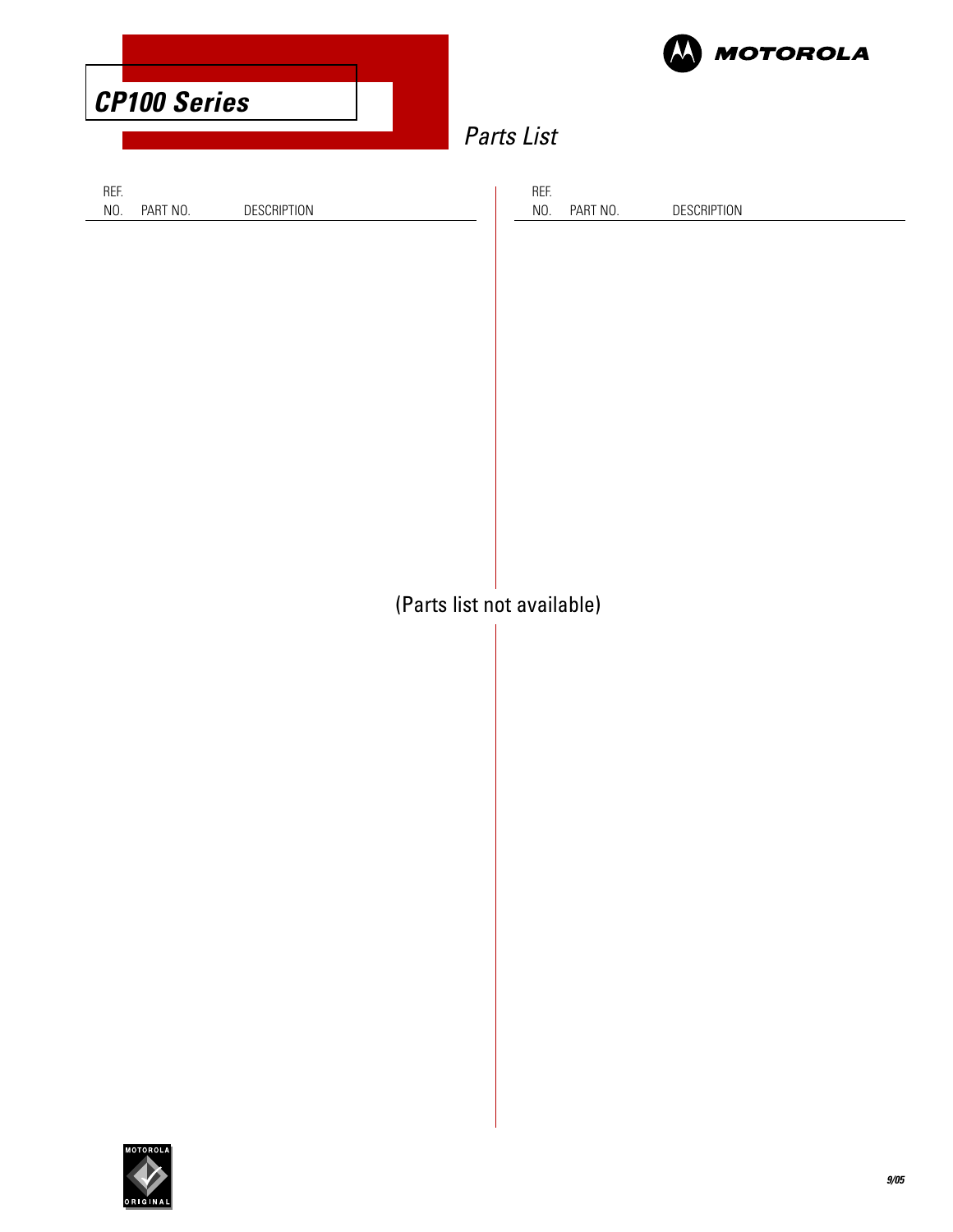



# Portable Accessories

# **Chargers**



NNTN4075AR

**NNTN4028BR** Multi-Unit Charger; provides drop-in charging of 6 radios or batteries from a single outlet. Required for use of the CP100 cloning feature, which allows split-second cloning of all programming and user menu settings.

**NNTN4075AR** 2-Hour Drop-In Charger; users can either place the entire radio or battery only into the tray for a quick charge in approximately 2 hours.



NNTN4028BR

**NNTN4019AR** Drop-In Charging Tray; the entire radio, or battery only, can be placed into the tray for a full charge in 10 hours. (Requires NNTN4077)

**NNTN4077A** 10-Hour Plug-In Charger; ships standard with CP100 radio.

## **Carry Accessories**

### **Carry Case**

Durable leather with protective window provides extra protection in tough work areas, while still allowing for easy operation.

**NNTN4020A** Leather Carry Case and Clip



NNTN4106A

#### **Chest Pack**

This lightweight harness is designed for a safe and secure means of carrying portable radios in a variety of applications and environments. Includes a radio holder, pen holder and secured pocket for spare batteries, tools, and other communication devices. Can be comfortably worn on the chest,



**Belt Holster NNTN4106A** Swivel belt carry holster

#### **Belt**

**4200865599** 1.75˝ wide leather belt



HLN6602A

with adjustable straps to fit most body shapes and heights.

**HLN6602A** Universal Chestpack

**1505596Z02** Replacement Strap for HLN6602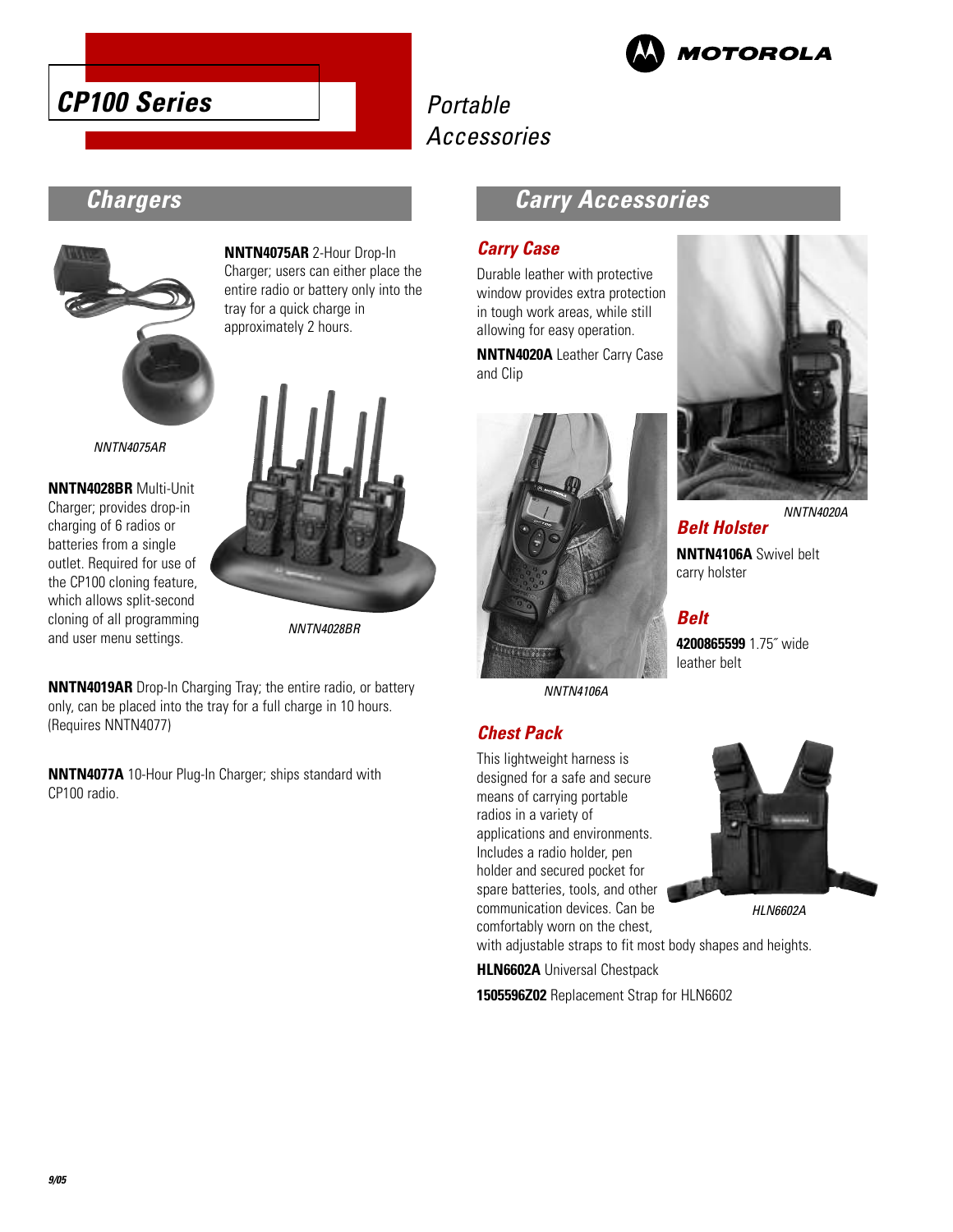

# **CP100 Series**

# Portable Accessories

# **Carry Accessories**





#### **Break-A-Way Chest Pack**

All of the same features as the original chest pack (HLN6602A) plus break-a-way tabs that allow that allow the entire pack to be pulled off with approximately 10 lbs of pressure. Perfect for railroads, manufaturing locations, construction sites and anywhere that safety is a concern.

**RLN4570A** Break-A-Way Chest Pack

#### **RadioPak™**

Worn around the waist, it holds Two-way radios, iDEN® portables or cellular phones...keeping them right at hand. Includes a separate 6 x 8 inch zippered pouch for other on-the-job necessities. Adjustable nylon weave belt; fits both men and women.

**RLN4815A** RadioPAK Radio/Utility Case

**4280384F89** Universal RadioPAK belt lengthener, fits waists larger than 40˝

## **Audio Accessories**

#### **Remote Speaker Microphone**

This Remote Speaker Microphone is a water-resistant compact unit that allows talking and listening without removing the radio from the belt or case. It has a coiled cord and Push-to-Talk switch. Clothing clip on microphone back clips securely onto shirt or collar.





#### **HMN9051A** Remote speaker microphone

#### **Epaulet Strap**

RLN4294A



Black leather epaulet strap secures remote speaker microphone to epaulet of shirts or jackets and attach around cord or back of microphone. Allows reliable communications in hostile environments with velcro or clip style strap.

**RLN4294A** Velcro Epaulet Strap **RLN4295A** Small clip epaulet strap

RLN4295A

#### **Surveillance Kit**

Surveillance accessories allow the radio user to privately receive messages with the earpiece. They are ideal when environments require discreet communication.

**HMN8433A** Receive-Only Earpiece. Beige.



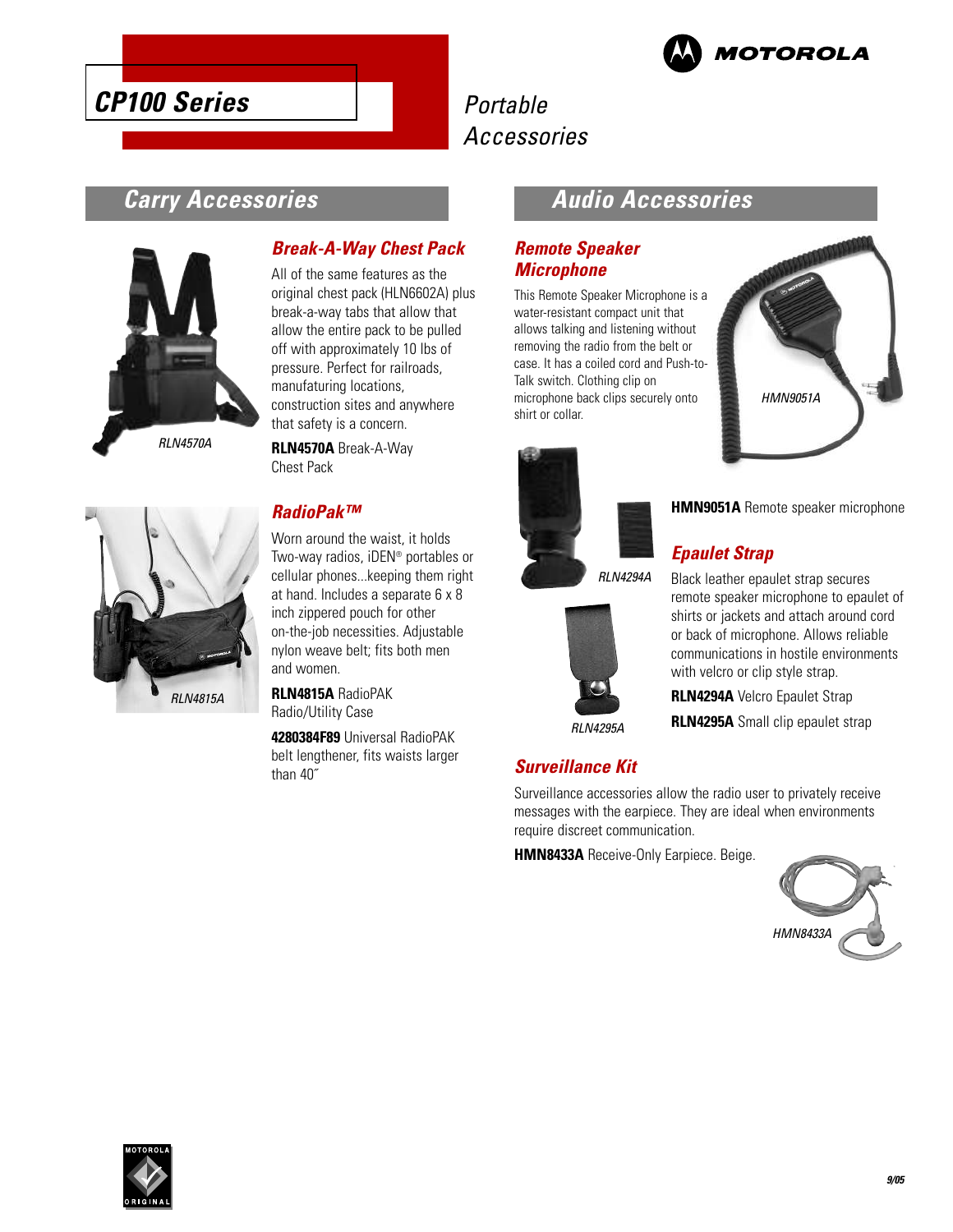



# Portable Accessories

## **Audio Accessories**

#### **Noise Kits**

Extreme Noise Kits provide extra comfort and/or noise protection for users wearing surveillance accessories. Lightweight, translucent tube attaches to Motorola surveillance accessories to provide flexibility and comfort. Clothing clip prevents accessory from being pulled from the ear due to body movement or head rotation. For optimal performance, Extra Loud Earphones are recommended for Noise Kits.

**NTN8370A** Extreme Noise Kit. Includes 2 foam earplugs. For high noise environments, provides 24dB of noise reduction. Can be used with Clear Comfortable Earpieces, sold separately.

**NTN8371A** Low Noise Kit – Clear Acoustic Tube Assembly. Includes 1 rubber eartip.

**5080369E39†** Extra Loud Earphone. Beige.

**5080370E91†** Extra Loud Earphone. Black.



#### **Surveillance Replacement Accessories**

**5080370E97** Standard Rubber Eartips, Clear.

**5080384F72** Replacement Foam Plugs, pack of 50. For use with NTN8370. Noise Reduction Rating = 24dB.

#### **Clear Comfortable Earpieces**

The Clear Comfortable Earpiece forms to the inside of the ear and is perfect for low noise environments. It's made of easy-to-clean, chemically-inert, hypo-allergenic material. Compatible with NTN8371A and all Surveillance Kits (1, 2, and 3-wire) including HMN8433A.

**RLN4760A** Small Custom Earpiece - Right Ear

**RLN4761A** Medium Custom Earpiece - Right Ear

**RLN4762A** Large Custom Earpiece - Right Ear

**RLN4763A** Small Custom Earpiece - Left Ear

**RLN4764A** Medium Custom Earpiece - Left Ear

**RLN4765A** Large Custom Earpiece - Left Ear



RLN4763A

# **Audio Accessories**

#### **Flexible Ear Receiver**

This receive-only earpiece contains a flexible earloop and speaker which rests external to the ear. Black, without volume control.

**HMN9040A** Flexible Ear Receiver



#### **Earbud**

Personnel can receive communication discreetly with this unobtrusive earpiece.

**HMN9004A** Receive-only Earbud (single wire)

## **Pellet Style Earpiece**

Users can simply reach for the Push-to-Talk button for easier communication – there's no need to remove the radio from the belt or case. Earbud fits comfortably into the ear. Microphone attaches to collar or sleeve. Recommended for Restaurant, Hospitality, and Education applications.



HMN8435A

**HMN8435A** Earbud with Push-To-Talk Microphone (two wire)



**Earpiece with Microphone** 

Fits over ear for clear reception in noisy environments. Users can work with hands-free ease.

**BDN6774A** Earpiece with Microphone



† Extra Loud Earpiece exceeds OSHA limits.